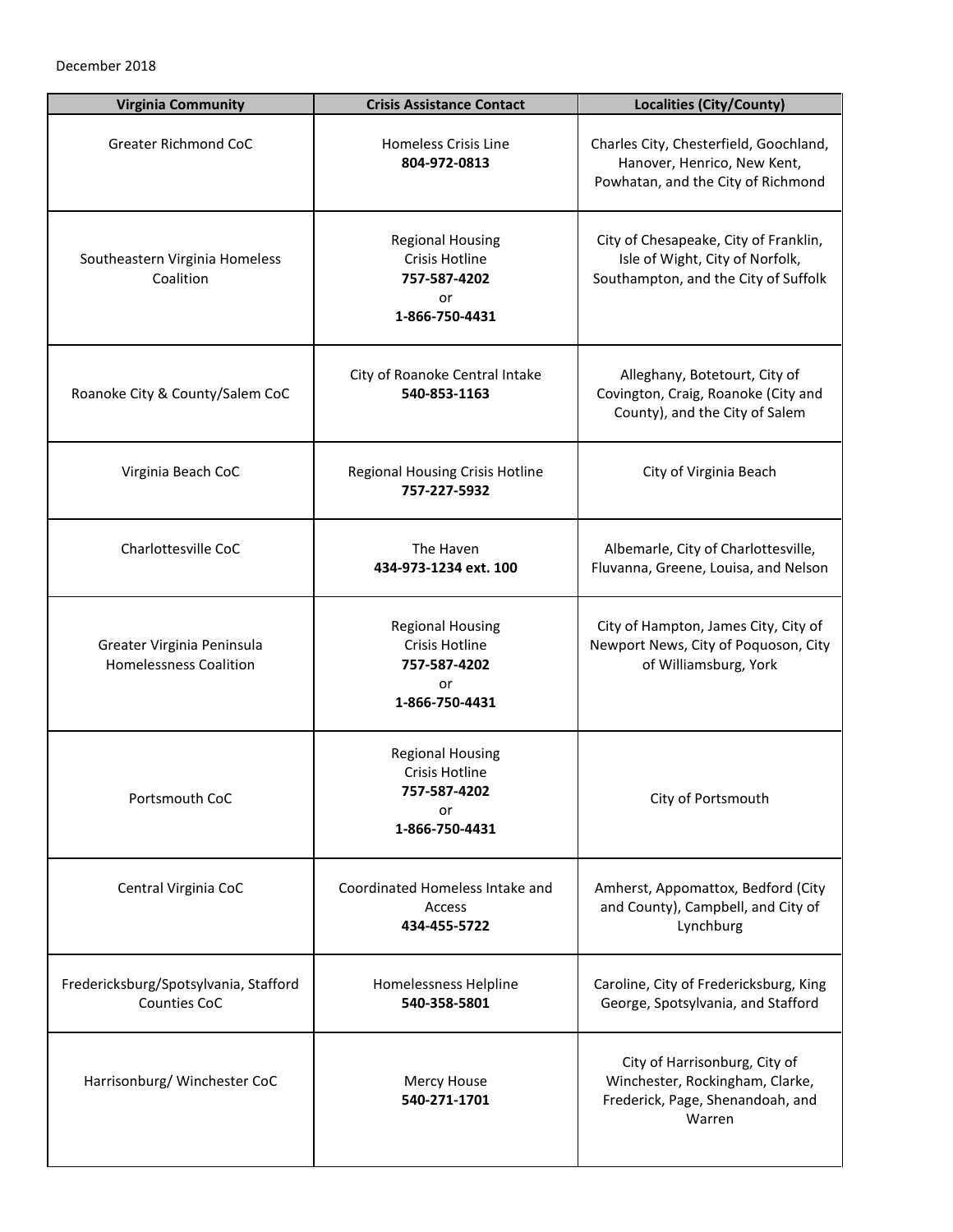| Arlington County CoC                                                                   | <b>Centralized Access Center</b><br>703-228-1300                           | Arlington                                                                                              |
|----------------------------------------------------------------------------------------|----------------------------------------------------------------------------|--------------------------------------------------------------------------------------------------------|
| Fairfax County CoC                                                                     | <b>Coordinated Services Planning</b><br>703-222-0880                       | Fairfax (City and County), City of Falls<br>Church                                                     |
| Loudoun County CoC                                                                     | Loudoun County Department of Family<br><b>Services</b><br>703-777-0420     | Loudoun                                                                                                |
| Alexandria CoC                                                                         | Homeless Services Assessment Center<br>703-746-5902                        | City of Alexandria                                                                                     |
| Prince William County CoC                                                              | Coordinated Entry System<br>703-792-3366                                   | City of Manassas, City of Manassas<br>Park, and Prince William                                         |
| Planning District 1<br>(LENOWISCO)                                                     | <b>Family Crisis Support Services</b><br>1-800-572-2278                    | Lee, Scott, Wise, and Norton                                                                           |
| <b>Planning District 2</b><br>(Cumberland Plateau)                                     | People Incorporated<br>276-619-2240                                        | Buchanan, Dickenson, Russell,<br>Tazewell, Washington, and City of<br><b>Bristol</b>                   |
| <b>Planning District 3</b><br>(HOPE Inter-Agency Council on<br>Homelessness)           | HOPE, Inc.<br><b>Housing Solution Coordinator</b><br>276-228-6280 ext. 253 | Bland, Carroll, Grayson, Smyth, Wythe,<br>and City of Galax                                            |
| Planning District 4<br>(New River Valley Housing Partnership)                          | New River Community Action<br>540-633-5133                                 | Giles, Floyd, Montgomery (including<br>Blacksburg and Christiansburg),<br>Pulaski, and City of Radford |
| <b>Planning District 9</b><br>(Foothills Housing Network)                              | <b>FHN Central Entry</b><br>540-724-6630                                   | Culpeper, Fauquier, Madison, Orange,<br>and Rappahannock                                               |
| Planning District 10<br>(Staunton/Waynesboro/Augusta,<br><b>Highland Counties CoC)</b> | Valley Homeless Connection Line<br>540-213-7347                            | Augusta, Highland, Bath, Rockbridge,<br>cities of Staunton, Waynesboro,<br>Lexington, Buena Vista,     |
| Planning District 12<br>(West Piedmont Better Housing<br>Coalition)                    | Piedmont Community Services -<br>ListenLine<br>1-877-934-3576              | City of Danville, Franklin, Henry, City of<br>Martinsville, Patrick, and Pittsylvania                  |